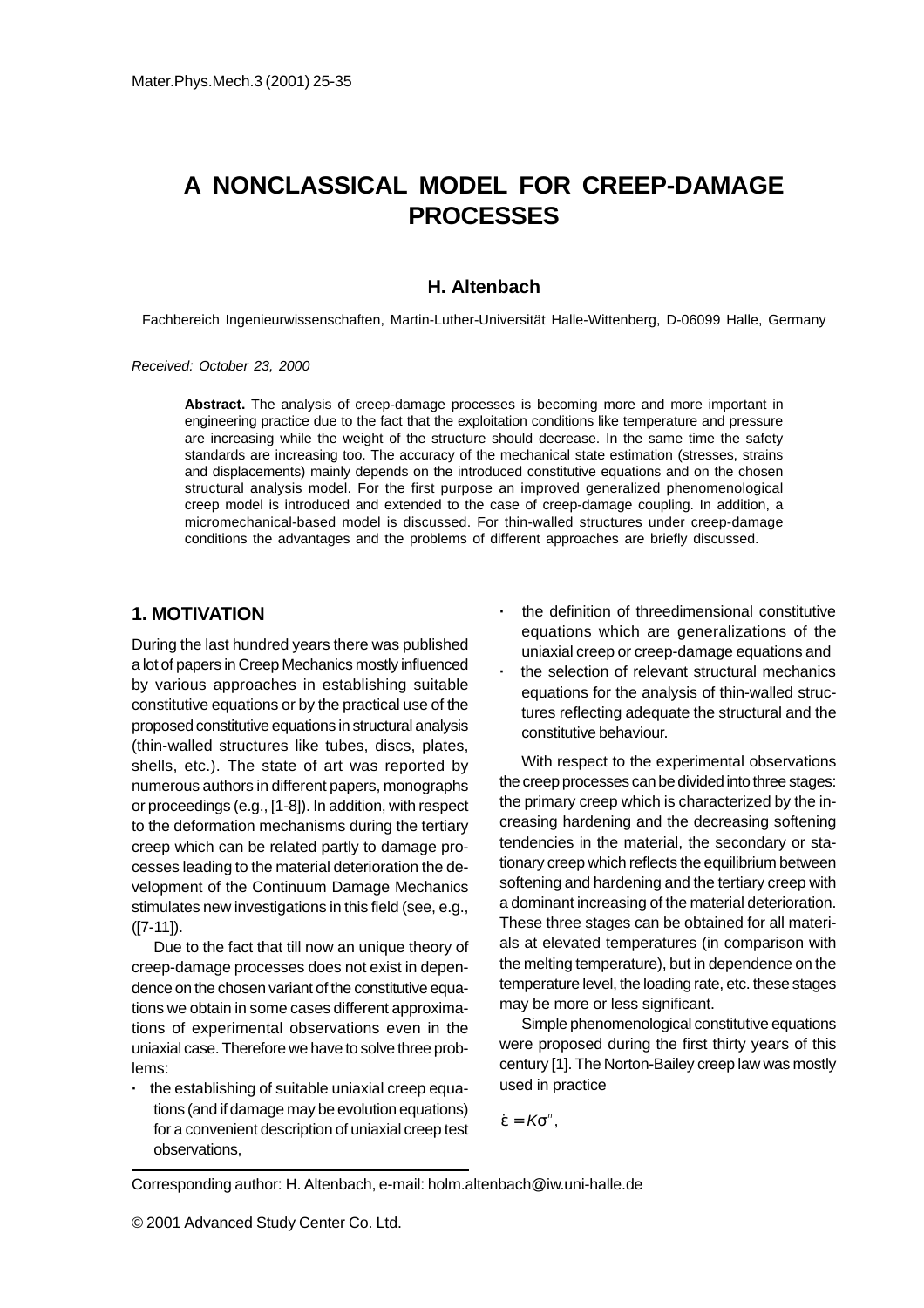where  $K$ , n are material properties following from uniaxial tests. ε, σ denote strains and stresses, respectively, the dot is the derivation with respect to the time. The Norton-Bailey law is a suitable description for the stationary creep. This relation can be modified for the primary creep introducing an explicit dependence on the time t or for the tertiary creep introducing a damage variable ω and defining a damage evolution law [2].

Multiaxial creep-damage states which are usually realized in engineering structures require a suitable extension of creep-damage uniaxial equations. The starting point is the introduction of a creep potential Φ which is a function of the stress state and of additional parameters describing, for instance, the rheological behaviour or the damage of the material. Due to the demand that the uniaxial and the multiaxial states should be comparable (all material properties are following from simple tests which are mostly uniaxial) an equivalent quantity, for instance the equivalent stress  $\sigma_{eq}$ , has to be introduced by engineering assumptions. There are various possibilities, but mostly used is up to now the so-called  $J_2$ -theory based on the assumption that  $\sigma_{eq} \equiv \sigma_{rad}$  is a quadratic function of the stress deviator. In this case the hydrostatic stress state has no influence on the creep behaviour and only the deviatoric stresses control the creep strain rates. A similar assumption was used by von Mises in the theory of plasticity [12]. The  $J_{2}$ -theory is easy in handling, but ignore, in general, the influence of the kind of stress state (no differences in tension and compression, etc.).

In this paper a generalization of the classical creep and creep-damage equations is introduced and classified. In accordance to the classical monograph of Rabotnov [2] these equations can be formulated from an unique point of view. They are more complicated in comparison with the classical models, but on the other hand, they are able to reflect the material softening (damaging) or hardening or the dependence on the kind of stress state. The generalized creep or creep-damage equation can be applied to structure mechanics problems. Due to this purpose different structure mechanics assumptions presumed in the modelling the mechanical behaviour of thin-walled structures are briefly discussed. Finally, on experiences in applications will be reported.

# **2. CREEP-DAMAGE CONSTITUTIVE EQUATIONS**

Creep-damage constitutive equations are mostly based on creep equations for stationary creep. Taking into account the possibility to extend the creep equations for stationary creep proposed by Kachanov and Rabotnov with the help of one damage variable the tertionary creep can be modelled. In this section different approaches are presented. All approaches are able to describe more or less the experimental observations. The advantages/disadvantages of each proposal can be obtained from the handling of practical problems (for instance, in the case of thin-walled structures).

#### **2.1. Creep constitutive equation**

The starting point for various threedimensional phenomenological creep equations is the introduction of a creep potential as a function of the stress state (cp., [2] e.g., ). Due to the necessity that the threedimensional equations have to be identified by uniaxial tests an equivalent stress will be defined which represents the multiaxial stress state. Different proposals for an equivalent stress expression can be find in the literature (see, e.g., [13]). They are mostly based on some mathematical manipulations and the experimental proof. For example, if the material is isotropic the creep potential depends on the stress tensor invariants. In the general case we have to take into account three linear independent invariants, and finally using the associated flow rule for the derivation the creep strain rate tensor as the derivative of the creep potential with respect to the stress tensor we obtain a tensorial nonlinear constitutive equation.

Let us assume the irreducible stress tensor invariants [14]:

$$
l_1 = \sigma \cdot l,
$$
  
\n
$$
l_2 = \sigma \cdot \sigma,
$$
  
\n
$$
l_3 = (\sigma \cdot \sigma) \cdot \sigma
$$

with **I** as the second rank unit tensor and σ as the stress tensor. Combining these invariants as new linear, quadratic and cubic invariants

$$
\sigma_1 = \mu_1 l_1,
$$
  
\n
$$
\sigma_2^2 = \mu_2 l_1^2 + \mu_3 l_2,
$$
  
\n
$$
\sigma_3^3 = \mu_4 l_1^3 + \mu_5 l_1 l_2 + \mu_6 l_3
$$

a generalized equivalent stress may be introduced as a linear combination of the invariants  $\sigma_{\rho}$  *i*=1, 2, 3.

$$
\sigma_{_{eq}} = \alpha \sigma_{_1} + \beta \sigma_{_2} + \gamma \sigma_{_3},
$$

and the creep potential will be defined as follows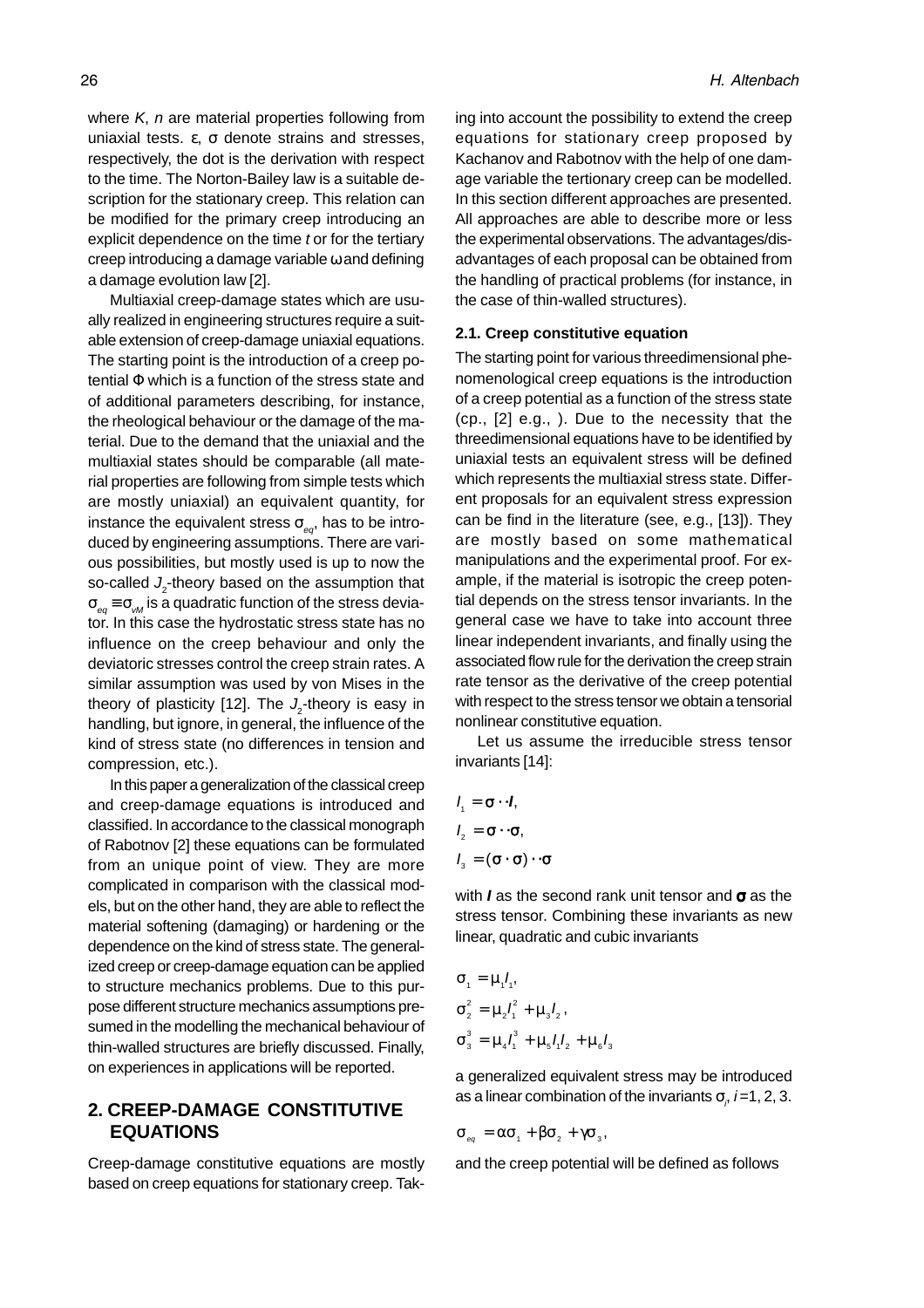$\Phi = \Phi(\sigma_{\infty})$ 

The explicit dependence on the temperature is dropped when the temperature is fixed. Using the associated flow law (normality rule) [2]

$$
\dot{\varepsilon} = \dot{\lambda} \frac{\partial \Phi}{\partial \sigma} \tag{1}
$$

and the chain rule for derivation the creep strain rate tensor can be calculated as

$$
\dot{\varepsilon} = \dot{\lambda} \frac{\partial \Phi}{\partial \sigma_{\text{sq}}} \frac{\partial \sigma_{\text{sq}}}{\partial \sigma} =
$$
\n
$$
\dot{\lambda} \frac{\partial \Phi}{\partial \sigma_{\text{sq}}} \left( \alpha \frac{\partial \sigma_{\text{q}}}{\partial \sigma} + \beta \frac{\partial \sigma_{\text{q}}}{\partial \sigma} + \gamma \frac{\partial \sigma_{\text{q}}}{\partial \sigma} \right).
$$
\n(2)

Finally, taking into account the expressions of  $\sigma$ <sub>1</sub>,  $\sigma_{_2}$ ,  $\sigma_{_3}$  from Eq. (2) with respect to the tensor calculus [15] follows

$$
\dot{\varepsilon} = \dot{\lambda} \frac{\partial \Phi}{\partial \sigma_{\text{eq}}} \left[ \alpha \mu_1 I + \beta \frac{\mu_2 I_1 I + \mu_3 \sigma}{\sigma_2} + \gamma \frac{(\mu_4 I_1^2 + (\mu_5 / 3) I_2) I + (2 \mu_5 / 3) I_1 \sigma + \mu_6 \sigma \cdot \sigma}{\sigma_3^2} \right].
$$
 (3)

Eq. (3) contains 6 material constants  $\mu_i$  (*i* = 1, ...,6) which should be determined by tests. The coefficients  $\alpha$ ,  $\beta$  and  $\gamma$  allow a "weighting" of the different parts of the equivalent stress expression. The introduction of such weighting coefficients is well-known from the literature. For example, in the Leckie-Hayhurst criterion in Damage Mechanics [16] which is able to reflect different damage mechanisms in dependence on the kind of material and loading conditions similar coefficients are introduced.

From Eq. (3) various special cases can be deduced. Setting  $\alpha = \gamma = 0$ ,  $\beta = 1$  and  $\mu_2 = -1/2$ ,  $\mu_3 = 3/2$ we get the so-called von Mises-type creep equation. The changing of these values and the additional introduction of more or less nonzero values for  $\mu_{_{\rm i}}$  ( $i$  = 1,4,5,6) and  $\alpha$ ,  $\gamma$  allows the description of the influence of the kind of stress state on the creep behaviour.

The flow law (1) establishs the dependence of the creep strain rates on the stresses using an additional factor  $\lambda$ . This factor can be estimated from the assumption of the identical specific dissipation power in the uniaxial and the multiaxial state

$$
P_{\text{diss}} = \sigma_{\text{eq}} \dot{\varepsilon}_{\text{eq}} = \boldsymbol{\sigma} \cdot \dot{\varepsilon}, \tag{4}
$$

where  $\varepsilon_{eq}$  is a formal introduced equivalent strain (note that  $\varepsilon_{eq}$  is not defined like  $\sigma_{eq}$  as a quadratic expression of the strain deviator). Finally, after some calculations we obtain the tensorial nonlinear creep equation as follows

$$
\dot{\mathbf{\varepsilon}} = \varepsilon_{\text{eq}} \left[ \alpha \mu_{1} I + \beta \frac{\mu_{1} I_{1} I + \mu_{3} \sigma}{\sigma_{2}} + \gamma \frac{(\mu_{4} I_{1}^{2} + (\mu_{5}/3)I_{2}) I + (2/3) \mu_{5} I_{1} \sigma + \mu_{6} \sigma \cdot \sigma}{\sigma_{3}^{2}} \right].
$$
 (5)

It should be underlined that in Eq. (5) the equivalent strain rate  $\dot{\epsilon}_{eq}$  results from suitable approximations of uniaxial creep tests. Setting for this approximation Norton's power law and considering the von Mises-type creep equation with  $\Phi(\sigma_M) = \sigma_M^2$  we get

$$
\dot{\varepsilon} = \frac{3}{2} K \sigma_{\text{vM}}^{n-1} s \tag{6}
$$

with

$$
\sigma_{\mathcal{M}} = \sqrt{\frac{3}{2} s \cdot s}
$$
  
and

$$
s=\mathbf{s}-\frac{1}{3}\,\mathbf{s}\,\ddot{\mathbf{Y}}\ddot{\mathbf{Y}}\mathbf{I}\mathbf{I}\,,
$$

which is presented in the classical monographs (e.g., [1]). This creep equation is tensorial linear and does not reflect any non-classical material behaviour. Other examples of uniaxial creep test approximations are presented, for instance, in [2,4].

## **2.2. Identification of the generalized creep model**

Let us discuss the identification procedure for the generalized creep model considering the "equal weight" of the invariants  $\sigma_{_{\! {\sf \!{\scriptscriptstyle{T}}}}}$  In this case we set  $\alpha$  =  $\beta$  $= \gamma = 1$ . After this simplification the proposed generalized isotropic creep Eq. (5) contains 6 unknown parameters  $\mu_{i}$  only which should be identified by tests. Various possibilities of identification procedures are known. A simple procedure can be presented with the help of creep tests by constant loading and temperature. This approach is widely used in engineering applications, but should be carefully handled because the material dependent parameters are determined for a given constant load level. The use of the state equations with these parameters is allowed only in a small range of stresses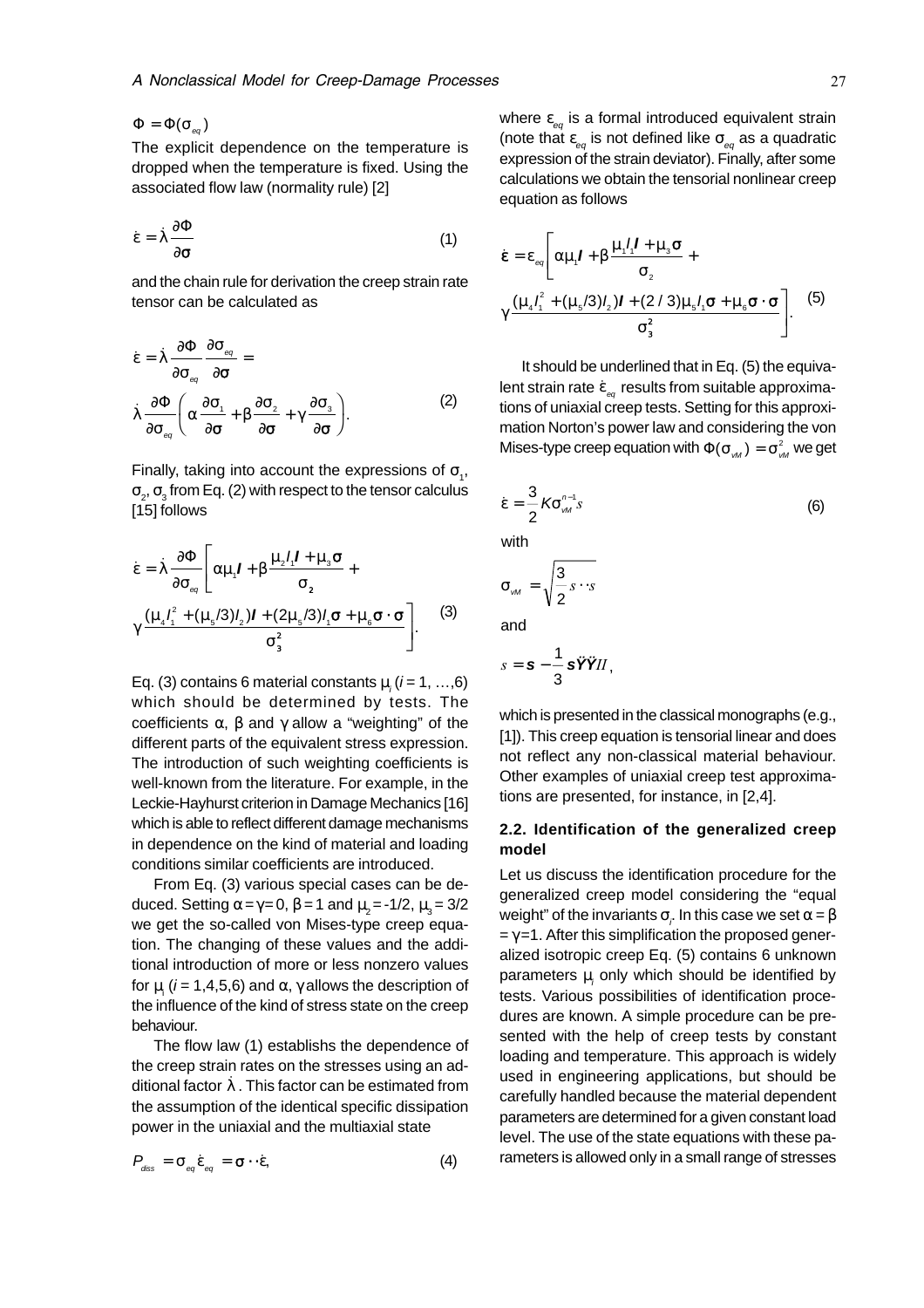in the neighbourhood of the given load level. Other possibilities are discussed, for example, in [17].

The choice of the tests depends on the experimental facilities and on the possibility to achieve analytical solutions for comparison with the experimental results. Assuming a Norton-type creep law with a creep exponent  $n$  which is constant with respect to the kind of loading (this was established experimentally [4]) let us suggest the following tests • uniaxial tension  $(\sigma_{11} > 0)$ 

$$
\dot{\varepsilon}_{11}^{cr} = A_{+} \sigma_{11}^{n}, \n\dot{\varepsilon}_{22}^{cr} = \dot{\varepsilon}_{33}^{cr} = A_{r} \sigma_{11}^{n},
$$

• uniaxial compression  $(\sigma_{11} < 0)$ 

$$
\dot{\epsilon}_{11}^{cr} = -A_{\_}\, |\sigma_{11}|^{n} ;
$$

• simple shear  $(\sigma_{12} = \sigma_{21} \neq 0)$ 

$$
2\dot{\epsilon}_{12}^{cr} = 2\dot{\epsilon}_{21}^{cr} = A_s \sigma_{12}^n,
$$
  

$$
\dot{\epsilon}_{11}^{cr} = A_{ps} \sigma_{12}^n;
$$

• hydrostatic pressure ( $\sigma_{11} = \sigma_{22} = \sigma_{33} < 0$ )

$$
\dot{\varepsilon}_{11}^{cr} = \dot{\varepsilon}_{22}^{cr} = \dot{\varepsilon}_{33}^{cr} = -3A_{p} |\sigma_{11}|^{n}.
$$

The  $A_+$ ,  $A_-$ ,  $A_T$ ,  $A_S$ ,  $A_{PS}$  and  $A_P$  are material characteristics following from the tests. Providing analytical solutions for these simple stress states the comparison with the tests results in the following coefficients  $\mu_{_i}$ [18]

$$
\mu_{3} = \frac{1}{2} A_{s}^{2r},
$$
\n
$$
\mu_{1} = \frac{A_{PS}}{(\sqrt{2\mu_{3}})^{n}},
$$
\n
$$
\mu_{2} = X^{2} - \mu_{3},
$$
\n
$$
6\mu_{4} = (\sqrt{9\mu_{2} + 3\mu_{3}} - 3\mu_{1} - A_{p}^{'})^{3} - 3(T - \mu_{1})^{3}
$$
\n
$$
+ 18\left(\frac{\mu_{2}}{\sqrt{\mu_{2} - \mu_{3}}} + \mu_{1} + A_{r}A_{r}^{-nr}\right)(T - \mu_{1})^{2},
$$
\n
$$
2\mu_{5} = 3(T - \mu_{1})^{3} - (\sqrt{9\mu_{2} + 3\mu_{3}} - 3\mu_{1} - A_{p}^{'})^{3}
$$
\n
$$
- 24\left(\frac{\mu_{2}}{\sqrt{\mu_{2} - \mu_{3}}} + \mu_{1} + A_{r}A_{r}^{-nr}\right)(T - \mu_{1})^{2},
$$
\n
$$
\mu_{6} = (T - \mu_{1})^{3} - \mu_{4} - \mu_{5}
$$
\nwith 
$$
= \frac{1}{2}(A_{1}' - A_{2}'), X = \frac{1}{2}(A_{1}' + A_{2}'), r = \frac{1}{2}.
$$

with  $=-(A^r - A^r), X = -(A^r + A^r), r$ 

2

+  $\frac{2^{k+1}}{2}$ ,  $n+$ 

 $(A' - A'), X = -(A' + A'), r =$  — .

2

n

1

The proposed model takes into account various nonclassical effects. For instance, if  $A_{\text{pc}} \neq 0$  the Poynting-Swift effect [19] can be modelled and volumetric creep strain rates take place as a result of shear loads (similar to the Kelvin effect in elasticity [20], if  $A_{\tau} \neq 0$  – the independent transverse contraction can be described. On the other hand, these effects are partly second order effects [21]. Their experimental observation is limited due to the difficulties to provide suitable tests. Another non-classical effect is the neglecting the creep incompressibility. The classical model is based on the assumption that  $\dot{\epsilon}_{ii}^{\alpha}$  = 0. At the same time  $A_{\rm p}$  tends to 0.

Let us discuss special cases of the generalized creep equation with respect to the identified  $\mu_{\vec{i}}$  values. The special cases are important for the practical use of the proposed generalized model. In practice the necessary information on creep tests are mostly uncomplete, and therefore special cases of the Eq. (5) have to be used. The above discussed von Mises-type theory we obtain from the following considerations. At first we assume that the behaviour in tension and compression is the same ( $A = A$ K) and we get  $T = 0$  and  $X = K'$ . The classical theory cannot reflect the Poynting-Swift effect  $(A_{ps})$  $= 0$ ) and is based on the second axiom of rheology [22] - the volumetric strains are purly elastic  $(A<sub>n</sub>=0)$ . Finally we get

$$
\mu_{3} = \frac{1}{2} A_{s}^{2r},
$$
  
\n
$$
\mu_{1} = 0,
$$
  
\n
$$
\mu_{2} = K^{2r} - \mu_{3}.
$$

Taking into account the values of  $\mu_{_2}$  and  $\mu_{_3}$  in Sect. 2.1 which are based on the assumption of the Norton creep law with the material characteristics K and  $n$  we estimate that the classical creep theory is restricted by the relation  $A_s^{2r} = 3K^{2r}$ . For the last three values  $\mu_{_4},\,\mu_{_5},\,\mu_{_6}$  we conclude:  $\mu_{_6}$  = 0 (the von Mises theory is tensorial linear), at the same time we find  $\mu_{_4}$  =  $\mu_{_5}$  = 0. In this case 3 $\mu_{_2}$  =  $\mu_{_3}$ , and we get again the restriction  $A_s^{2r} = 3K^{2r}$ .

Another simplification can be introduced by  $\mu_{_1}$  =  $\mu_{_4}$  =  $\mu_{_5}$  =  $\mu_{_6}$  = 0. This extended von Mises-type theory is restricted by  $A_{ps} = 0$  (no Poynting-Swift effect), T = 0 (identical behaviour in tension and compression with  $A_+ = A_- \equiv K$ ) and 9 $K^{2r}-3A_s^{2r} = A_p^{2r}$ . This simplified theory is based on two tests: tension and torsion or tension and transverse contraction. The first possibility was prefered in [18].

Finally let us discuss variants of the generalized creep law based on three material parameters. The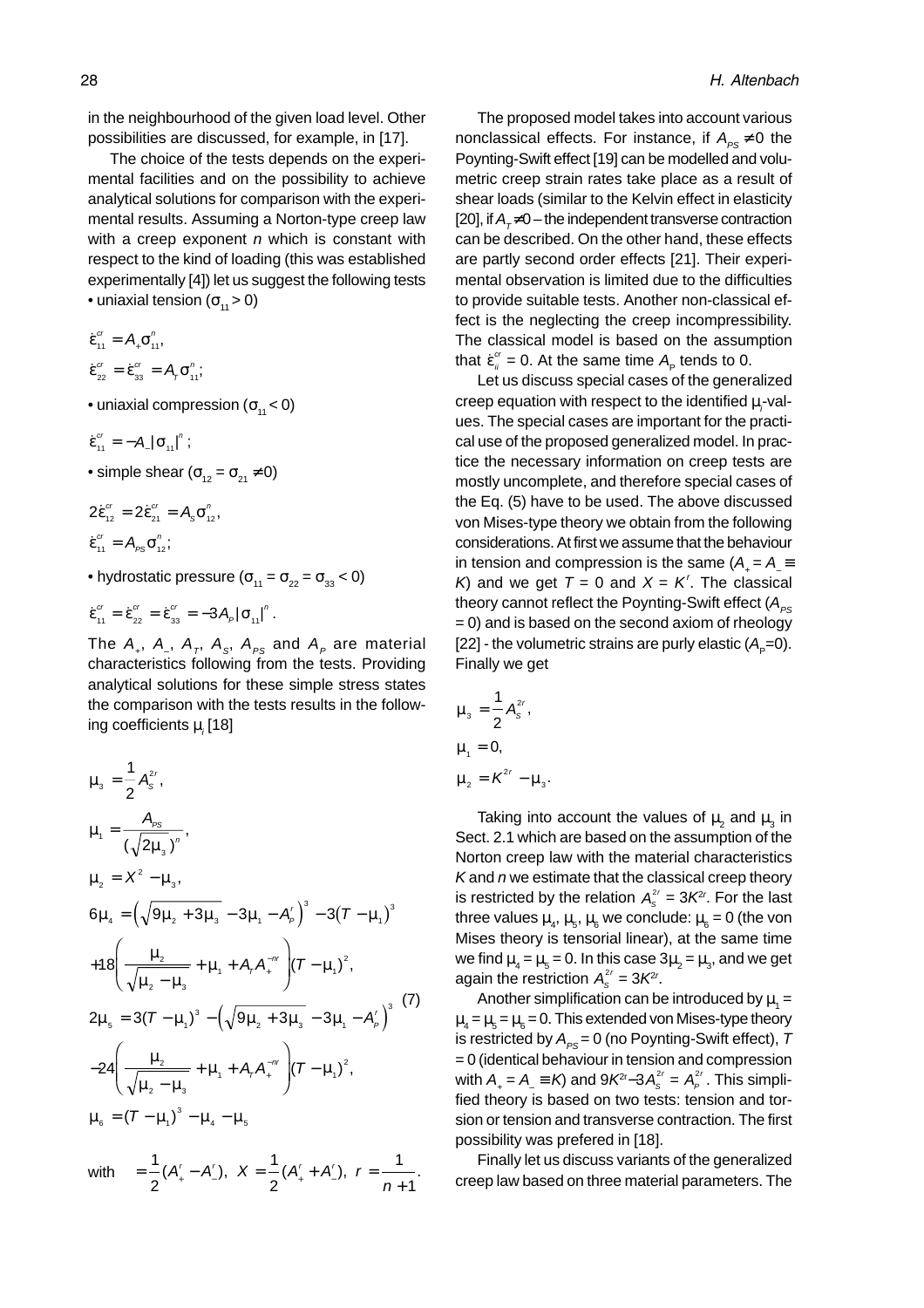following possibilities can be introduced. A tensorial linear creep law can be formulated with the help of the assumptions  $\mu_4 = \mu_5 = \mu_6 = 0$ . From these assumptions follow the restrictions for the material characteristics

$$
= \frac{1}{2}(A'_{+} - A'_{-}) = A_{PS}A_{S}^{-rn},
$$
  
9( $A'_{+} + A'_{-}$ )<sup>2</sup> - 12 $A_{S}^{2r} = 4(A'_{P} + 3A_{PS}A_{S}^{-rn})^{2}$ .

Another tensorial linear creep law we obtain if  $\mu_1 =$  $\mu_{_4}$  =  $\mu_{_6}$  = 0. On the other hand, a tensorial nonlinear creep law can be established by  $\mu_1 = \mu_4 = \mu_5 = 0$ . Providing similar calculations as in the first case the restrictions for the material characteristics for the two last cases can be deduced. A detailed description of the possibilities to formulate simplified equations with three parameters starting from the generalized creep law is presented in [13].

#### **2.3 Creep-damage constitutive equations**

Considering creep-damage processes in the material simple extensions of the creep constitutive equations presented in the previous subsection can be proposed using the Kachanov-Rabotnov approach in Continuum Damage Mechanics. The starting point of this approach is the introduction of a damage (or continuity) variable. In addition, the assumption of some equivalence principle [11] leads to modified creep equations which allow the modelling of creepdamage processes. Following this approach we present here another modification of the stationary creep equations. Assuming the creep potential as a function of the stress state and a set of internal variables we can reformulate the associated creep law

$$
\dot{\varepsilon} = \dot{\lambda} \frac{\partial \Phi(\sigma_{\text{eq}}, H_i, \omega_k)}{\partial \sigma}, \qquad (8)
$$

 $H_{_{\!\scriptscriptstyle\rm P}}\, \omega_{_{\!\scriptscriptstyle K}}$ denote two sets of hardening and damaging variables, respectively. This generalized creep-damage law allows the reflecting of different damage and hardening processes. It can be used for the primary creep, too.

In addition to the associated creep law, we must formulate the evolution equations for the hardening and the damage variables

$$
H_{i} = H_{i}(\sigma_{eq}^{H}, H_{p}, \omega_{q}, \dots),
$$
  

$$
\omega_{k} = \omega_{k}(\sigma_{eq}^{\omega}, H_{p}, \omega_{q}, \dots).
$$

Note that we have now three equivalent stresses  $\sigma_{_{\mathit{eq}}}$ ,  $\sigma_{_{\mathit{eq}}}^{^{_\mathit{H}}}$  and  $\sigma_{_{\mathit{eq}}}^{^{_\mathrm{o}}}$  which are in general different and allow to reflect various deformation mechanisms influenced by different parts of the stress state.

Numerous examples of creep equations and additional evolution equation are presented in the literature. One of the first was introduced by Rabotnov assuming only creep-damage coupling. The starting point of this approach is the creep equation (6) modified as follows

$$
\dot{\epsilon} = \frac{3}{2} K \sigma_{\text{vM}}^{n-1} \frac{s}{\left(1 - \omega^r\right)^k}.
$$

Here  $\omega$  (0  $\leq \omega \leq$  1) denotes a damage variable. r, k are material parameters. For the damage evolution law an expression similar to the Norton law can be formulated

$$
\dot{\omega} = \frac{B(\sigma_{\text{eq}}^{\omega})^m}{(1 - \omega^{'})^l},
$$

where  $m$ ,  $l$  are material parameters and  $\sigma^\text{\tiny{e}}_{_{\mathit{eq}}}$  =  $\sigma^{\text{\tiny{e}}}_{_{\mathit{vM}}}$ . The Rabotnov creep-damage equations enable an extension of the classical creep equation for stationary creep to the tertiary creep. The advantage of this approach is the simple form easy for handling. The main problems are connected with the neglecting of primary creep and the formal introduction of the damage parameter  $\omega$  that leads to a range of this parameter from 0 (undamaged state) to 1 (fully damaged state) and which seems to be not realistic. In addition, the damage law does not reflect the different damage behaviour, for instance, resulting from tensile or compressive loads.

One possible variation of the Rabotnov creepdamage equation is given by the introduction of other expressions for the equivalent stress  $\sigma_{_{\bf eq}}^{\rm \scriptscriptstyle \omega}$  . With the help of the modification of the equivalent stress damage mechanisms controlled not only by the deviatoric stresses can be introduced. A suitable generalized equivalent stress expression was proposed, for instance, in [23]. Starting from the Novozhilov's stress tensor invariants [24] the equivalent stress can be presented as follows

$$
\sigma_{eq} = \lambda_1 \sigma_{w} \sin \xi + \lambda_2 \sigma_{w} \cos \xi + \lambda_3 \sigma_{w} +
$$
  
\n
$$
\lambda_4 I_1 + \lambda_5 I_1 \sin \xi + \lambda_6 I_1 \cos \xi
$$
 (9)

with

$$
\sin 3\xi = -\frac{27}{2} \frac{\det s}{\sigma_{\text{M}}^3}.
$$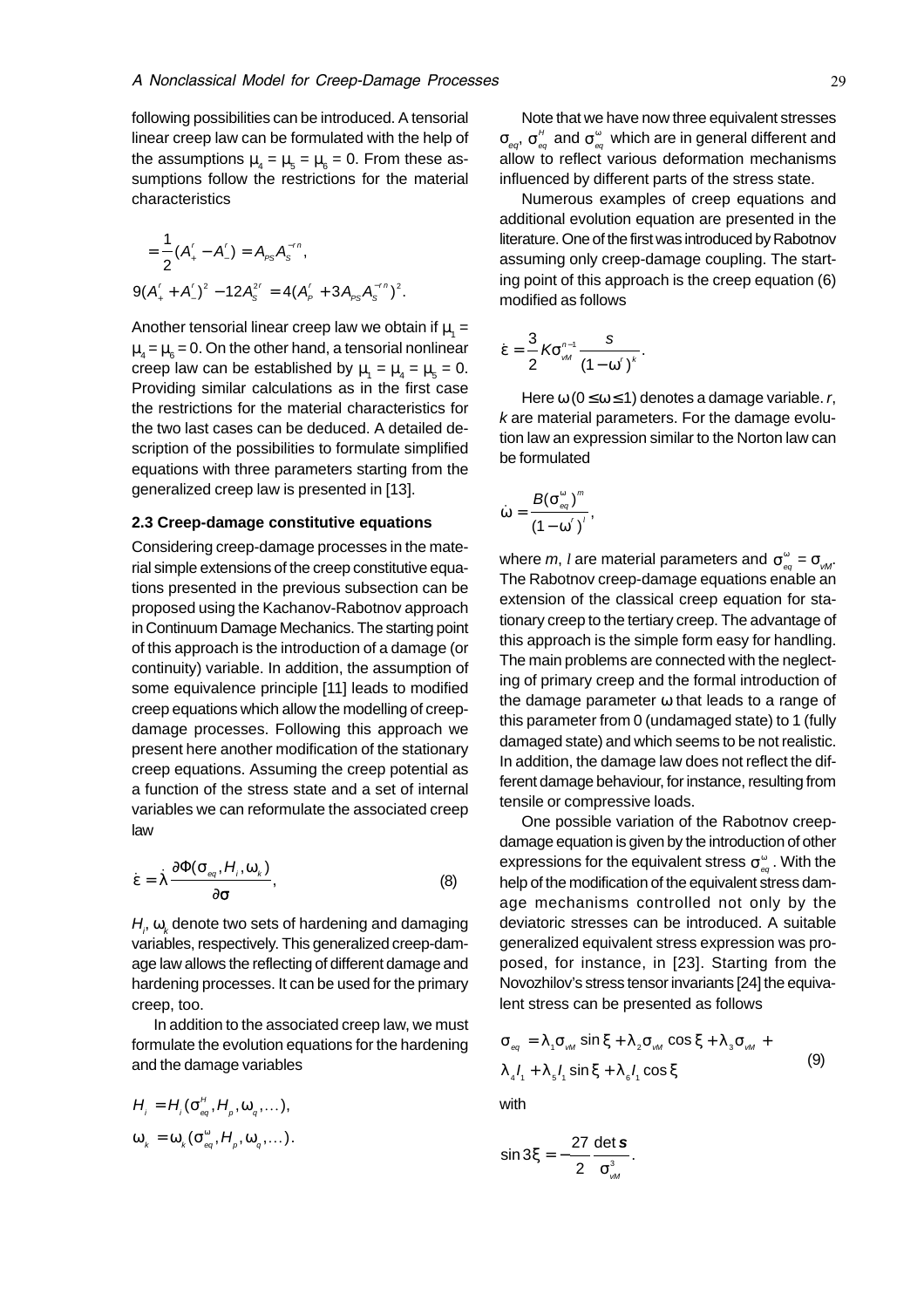This criterion contains several special cases with a reduced number of parameters  $\lambda_{\vec{r}}$  For practical purposes mostly the proposals of Sdobyrev [25] and Leckie-Hayhurst [16] are in use. Both proposals take into account the different influence on the damage process following from the first principal stress, the deviatoric stresses and from the hydrostatic stress. A different modification was proposed by Lemaitre [11]. While the damage process is connected only with tensile stresses and compressive stresses lead to the closing of the voids, etc. (but not "healing") there was introduced a model which reflect the different damage behaviour in tension and compression. Obtaining tensile stresses damage occurs even for compressive stresses the damage process is interrupted.

Another possibility of creep-damage modelling can be proposed using the creep constitutive equation (5), which reflects the dependences on the kind of stress state, and the Rabotnov-Kachanov approach based on one scalar damage variable. Then following [26] we can introduce again the specific dissipation power (4) and integrating the dissipation power over the time  $t$  we find a measure of the damage process

$$
\varphi=\int\limits_{0}^{t_{\ast}}P_{\text{diss}}dt.
$$

It is presumed that at the starting point  $t = 0$  no damage is observed in the material and the final state  $t = t$  is characterized by macroscopic failure. From these follows  $\varphi(t=0)=0$  and  $\varphi(t=t_*)=\varphi$ . The value φ. is a material constant which was established experimentally [27].

At fixed temperatures we can define a state equation for creep-damage processes

$$
P_{\text{diss}} = f(\sigma_{\text{eq}}^{\omega}, \varphi).
$$

Separating the function f as a product of two functions which are depending only on one variable

$$
f(\sigma_{\text{eq}}^{\omega}, \varphi) = \chi(\sigma_{\text{eq}}^{\omega}) \frac{\varphi_{*}^{\rho}}{(\varphi_{*} - \varphi)^{\rho}},
$$

 $\rho$  is a material parameter and  $\chi(\sigma_{_{\bf eq}}^{\circ})$  should be a special selected equivalent stress function. It is easy to show that Rabotnov's damage parameter ω is connected with  $\varphi$  by  $\omega = \varphi/\varphi$ . The dissipation power can be estimated from the uniaxial tests. Assuming once more the identical behaviour in the uniaxial and the multiaxial cases we obtain  $\varepsilon_{\omega}$  =  $P_{\text{disc}}/\sigma_{\text{ext}}$ . The equivalent creep strain rate can be calculated by the use of the expression for the dissipation power. Combining all equations we get

$$
\dot{\epsilon}_{_{eq}} = \frac{\sigma_{_{eq}}^{^{\omega}}}{\left(1 - \omega\right)^{\rho} \sigma_{_{eq}}}.
$$

The creep state equation for load dependent material behaviour under the consideration of creep-damage coupling can be proposed if we take the creep state equation (2) into account and setting instead of the equivalent creep strain rate the modified expression including the damage variable and an additional equivalent stress for the damage process

$$
\dot{\varepsilon} = \frac{\sigma_{_{\text{eq}}}^{_{\text{o}}}}{(1-\omega)^{^{p}}} \sigma_{_{\text{eq}}} \left[ \alpha \mu_{_{1}} I + \beta \frac{\mu_{_{1}} I_{_{1}} I + \mu_{_{3}} \sigma}{\sigma_{_{2}}} + \gamma \frac{(\mu_{_{4}} I_{_{1}}^{2} + (\mu_{_{5}}/3)I_{_{2}})I + (2/3)\mu_{_{5}} I_{_{1}} \sigma + \mu_{_{6}} \sigma \cdot \sigma}{\sigma_{_{3}}^{^{2}}} \right].
$$

The load dependent creep equation can be extended also by other damage variables definitions, by introducing more internal variables or by other equivalent stress formulations. The difficulties of the parameter identification are increasing significant when the number of parameters is increasing. In addition, till now we discussed only constitutive equations reflecting initially isotropic creep and damage behaviour. During the last years several anisotropic models were proposed, but the experimental efforts for the parameter identification are increasing rapidly.

During the last years another set of creep-damage equations starts to be very popular. The starting point was the necessity to describe primary, secondary and tertiary creep for metallic materials. Hayhurst and co-workers have proposed the following set of creep constitutive and evolution equations for different internal variables and recommended these equations for an aluminium alloy [28]

$$
\dot{\mathbf{g}}^{\alpha} = \frac{3}{2} \frac{A}{(1 - \omega_2)^n} \frac{\mathbf{s}}{\sigma_{\varrho q}} \sinh\left[\frac{B\sigma_{\varrho q}(1 - H)}{1 - \Phi}\right],
$$
\n
$$
\dot{H} = \frac{h}{\sigma_{\varrho q}} \frac{A}{(1 - \omega_2)^n} \sinh\left[\frac{B\sigma_{\varrho q}(1 - H)}{1 - \Phi}\right] \left(1 - \frac{H}{H}\right),
$$
\n
$$
\dot{\Phi} = \frac{K_c}{3} (1 - \Phi)^4,
$$
\n
$$
\dot{\omega}_2 = \frac{DA}{(1 - \omega_2)^n} \left(\frac{\sigma_t}{\sigma_{\varrho q}}\right)^{\mu} N \sinh\left[\frac{B\sigma_{\varrho q}(1 - H)}{1 - \Phi}\right], \quad (10)
$$
\n
$$
n = \frac{B\sigma_{\varrho q}(1 - H)}{1 - \Phi} \coth\left[\frac{B\sigma_{\varrho q}(1 - H)}{1 - \Phi}\right], \quad (11)
$$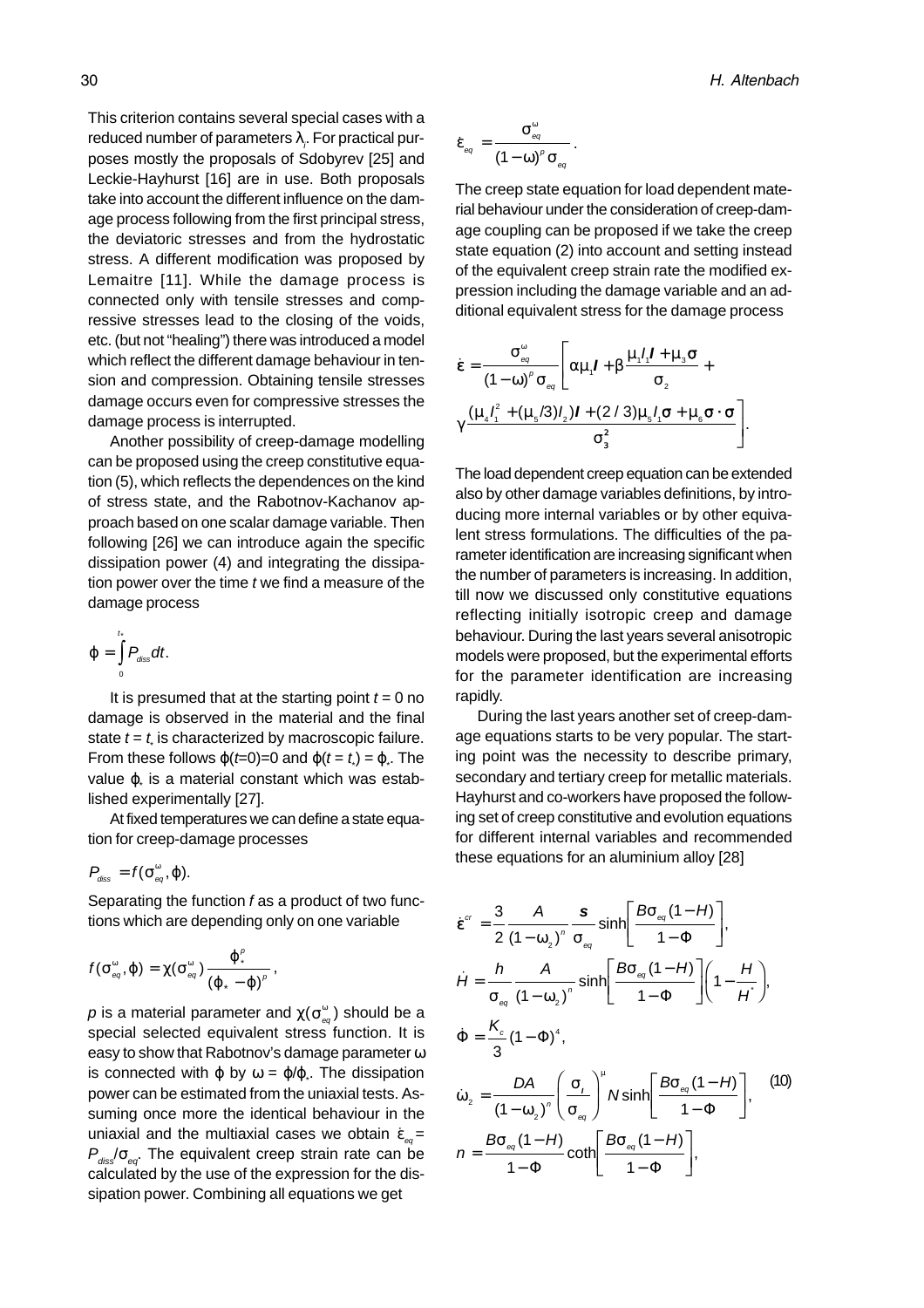### A Nonclassical Model for Creep-Damage Processes **Analysis Contains the Contract Contains a** 31

where A, B, h, H\*,  $\mathsf{K}_{\mathrm{c}}$  and D are material parameters,  $\sigma_i$  is the maximum principal stress,  $N$  = 1 for σ<sub>i</sub> > 0 and N = 0 for σ<sub>i</sub> < 0 and m denote the multiaxial stress state index. The internal state variables are introduced as follows:  $H$ ,  $0 \leq H \leq H$ , is the hardening variable which describes primary creep;  $\Phi$ ,  $0 \le \Phi \le 1$  and  $\sigma^{}_{2^,}$   $0 \le \omega^{}_{2} \le 0.3$  are damage variables which characterize two major mechanisms of material softening - ageing of the particular microstructure and grain boundary cavitation. The damage process is taken into account while the principal stress  $\sigma_i$  is active and positive (only tensile stresses lead to the damage). The including of ageing into the model reflect the temperature influence of the longtime behaviour even the model is related to the creep at elevated temperatures. The creep constitutive equations (10) are motivated in [28] and [29]. In these papers the problem of the materials parameter identification is briefly discussed. As was shown in [28] the modified Rabotnov model and the set of equations (10) result to similar approximations of uniaxial creep curves from tests.

# **3. APPLICATION OF CREEP MODELS TO PLATES AND SHELLS**

The introduced material models may be used for the simulation of creep processes occurring in thinwalled structures at elevated temperatures.The use of the generalized creep equation is connected with great experimental efforts, so in many practical cases we have to work with creep equations containing a reduced number of parameters. On the other hand, the proposed creep-damage models are in some situations incomplete and do not reflect the real damage behaviour. The reason for this unaccuracy is that we deal, for example, only with scalar internal variables. They allow only the description of isotropic material behaviour.

The mechanical state of thin-walled structures can be described on the base of various structure mechanics models formulated with the help of different assumptions. In the case of plates the principles of formulations are discussed, e.g., in [30]. For example, the classical plate and shell equations are grounded on the following assumptions (see, e.g., [31]):

- **·** The plate or the shell are thin in comparison to lateral dimension or minimum radius of curvature.
- **·** The displacements are small in comparison to the thickness (the equilibrium can be described with respect to the undeformed geometry).
- **·** Transverse shearing strains are neglected.

**·** Normal stresses acting on planes parallel to the middle surface are dropped.

The equations following from these assumptions correspond to the Kirchhoff's plate theory or the Kirchhoff - Love's approximation of the shell theory. With respect to the coupled creep-damage behaviour the assumptions should be modified. Firstly, time-dendent material behaviour can result in large deflections even in the case of infinitesimal strains. Secondly, the question of the influence of the transverse shearing strains with respect to the assumed creep-damage behaviour is not enough investigated.

The following kinematical assumptions can be proposed as the first improvement:

- **·** All geometrical relations are formulated by the assumption that the strains are infinitesimal quantities. The squares of the rotation angles of the normal vector are of the same order as the strains. In addition, some nonlinearities are introduced to the kinematics: quadratic terms are considered only in the strains of the middle surface, the curvature changes are linear. This extension has an influence on the strain-displacement relations and on the equilibrium equations. A corresponding shell theory is discussed, e.g., in [32].
- **·** The strain-displacement relations are extended by two additional relations describing the transverse shearing strains. This extension has no influence on the equilibrium equations, but we have to formulate additional constitutive equations.

Supplementary assumptions can be introduced with respect to the constitutive and the loading model:

- **·** The plate is assumed to be uniformly heated without thermal stresses.
- The plate is loaded by external stationary surface loads.
- **·** The constitutive behaviour can be splitted into an elastic and a creep part. With respect to the geometrical assumptions this splitting is additive. Let us suppose that the elastic strains are small and the damaging, softening, hardening, etc. have an influence only on the creep part.
- **·** The equilibrium equations can be formulated in terms of stress resultants. The forces can be computed by averaging the stresses over the thickness, the couples – by averaging the stresses multiplied with the thickness coordinate over the thickness.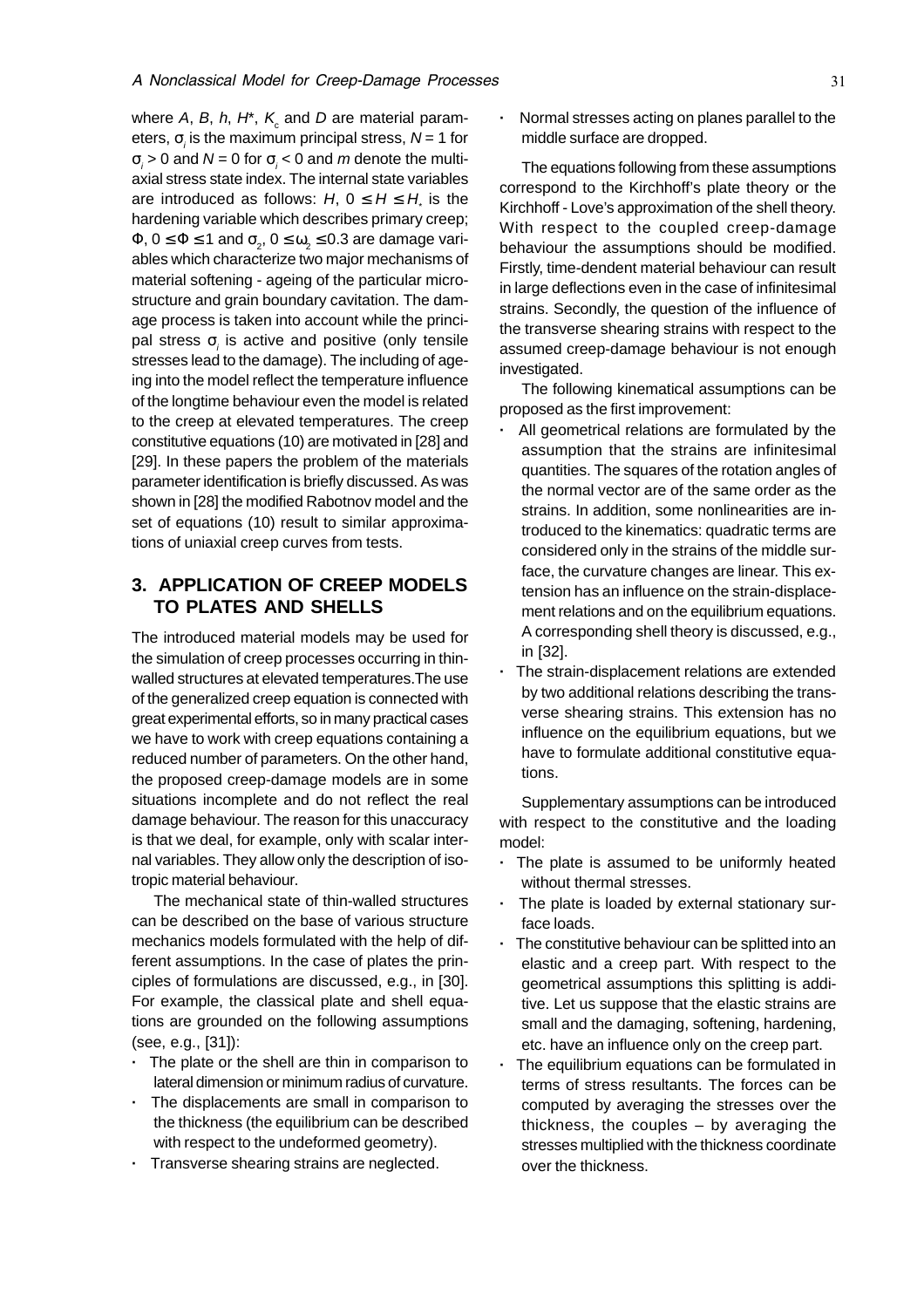For simplicity we restrict our discussions presuming Cartesian coordinates  $x$ ,  $y$  in the middle surface and  $z = 0$  (the coordinate in the thickness direction is limited by  $-h/2 \le z \le z/2$  with h as the plate thickness). Further we use the so-called Timoshenko's kinematics [33] with independent rotations. This model is used, e.g., in the case of thin elastic plates in [34] and of thin elastic shells in [35].

The kinematics of the plate continuum with respect to our assumptions can be approximated by the following components of the displacement vector

$$
\widetilde{u}_x(x, y, z) = u_x(x, y) + \psi_x(x, y)z,\n\widetilde{u}_y(x, y, z) = u_y(x, y) + \psi_y(x, y)z,\n\widetilde{w}(x, y, z) = w(x, y),
$$
\n(11)

 $u_i$  are the tangential displacements in the middle surface, w is the transverse displacement,  $\psi_i$  are the independent rotations of the normal to the middle surface in the xz- or the yz-planes. The approximation of the strains of the plate is

$$
\varepsilon_{xx} = \frac{\partial u_x}{\partial x} + \frac{1}{2} \left( \frac{\partial w}{\partial x} \right)^2 + \frac{\partial \psi_x}{\partial x} z,
$$
\n
$$
\varepsilon_{yy} = \frac{\partial u_y}{\partial y} + \frac{1}{2} \left( \frac{\partial w}{\partial y} \right)^2 + \frac{\partial \psi_y}{\partial y} z,
$$
\n
$$
\varepsilon_{xy} = \frac{\partial u_x}{\partial y} + \frac{\partial u_y}{\partial x} + \frac{\partial w}{\partial x} \frac{\partial w}{\partial y} + \left( \frac{\partial \psi_x}{\partial y} + \frac{\partial \psi_y}{\partial x} \right) z,
$$
\n
$$
2\varepsilon_{xz} = \psi_x + \frac{\partial w}{\partial x},
$$
\n
$$
2\varepsilon_{yz} = \psi_y + \frac{\partial w}{\partial y}.
$$
\n(12)

The normal strains  $\varepsilon_z \approx 0$ . This variant of the plate theory leads to constant transverse shear strains over the thickness h. Other proposals, e.g., [36], result in varying strains. The special case of von Kármán's theory follows from  $\varepsilon_{i} = 0$ , the Kirchhoff theory we get by dropping the quadratic terms.

The constitutive behaviour description is based on the Hooke law

$$
\sigma_{ij} = C_{ijk} (\varepsilon_{ki} - \varepsilon_{ki}^{cr}); \ \ i,k = x, y; \ \ j,l = x, y, z. \tag{13}
$$

 $C_{ijkl}$  is the Hooke tensor. Introducing the stress resultants  $(i,j = x, y)$ ,

$$
N_{ij} = \int_{h} \sigma_{ij} dz,
$$
  
\n
$$
M_{ij} = \int_{h} \sigma_{ij} z dz,
$$
  
\n
$$
Q_{i} = \int_{h} \sigma_{iz} dz
$$
\n(14)

 $(N_{ij}^{},\,M_{ij}^{},\,Q_i^{})$  denote the in-plane forces, the couples and the transverse shear forces, respectively) and assuming isotropic homogeneous material behaviour the stress resultants contain an elastic and a creep part

,

$$
N_{ij} = C_{ijk} h \mathbf{e}_{ki} - N_{ki}^{cr},
$$
  

$$
M_{ij} = C_{ijk} \frac{h^3}{12} \mu_{ki} - M_{ki}^{cr}
$$
  

$$
Q_{i} = kG h \mathbf{e}_{iz} - Q_{cr}^{i}
$$

with

$$
C_{xxxx} = C_{yyy} = \frac{E}{1 - v^2},
$$
  
\n
$$
C_{xxyy} = C_{yyxx} = \frac{vE}{1 - v^2},
$$
  
\n
$$
C_{xyxy} = C_{yxyx} = G.
$$

E, v,  $G = E/2(1+v)$  are the isotropic elastic constants, k denotes the shear correction factor. The creep parts of the stress resultants can be computed by

$$
N_{ij}^{cr} = \int_{h}^{h} C_{ijk} \varepsilon_{kl}^{cr} dz,
$$
  
\n
$$
M_{ij}^{cr} = \int_{h}^{h} C_{ijk} \varepsilon_{kl}^{cr} z dz,
$$
  
\n
$$
Q_{i}^{cr} = \int_{h}^{h} k G \varepsilon_{i3}^{cr} dz.
$$

In the case of the von Karman theory the quasistatic equilibrium equations are

$$
\frac{\partial N_{xx}}{\partial x} + \frac{\partial N_{xy}}{\partial y} = 0,
$$
\n
$$
\frac{\partial N_{yy}}{\partial y} + \frac{\partial N_{xy}}{\partial x} = 0,
$$
\n
$$
\frac{\partial Q_x}{\partial x} + \frac{\partial Q_y}{\partial y} + N_{xx}W_{,xx} + N_{yy}W_{,yy} + 2N_{xy}W_{,xy} + q_z = 0,
$$
\n
$$
\frac{\partial M_{xx}}{\partial x} + \frac{\partial M_{xy}}{\partial y} - Q_x = 0,
$$
\n
$$
\frac{\partial M_{yy}}{\partial y} + \frac{\partial M_{xy}}{\partial x} - Q_y = 0,
$$
\n(15)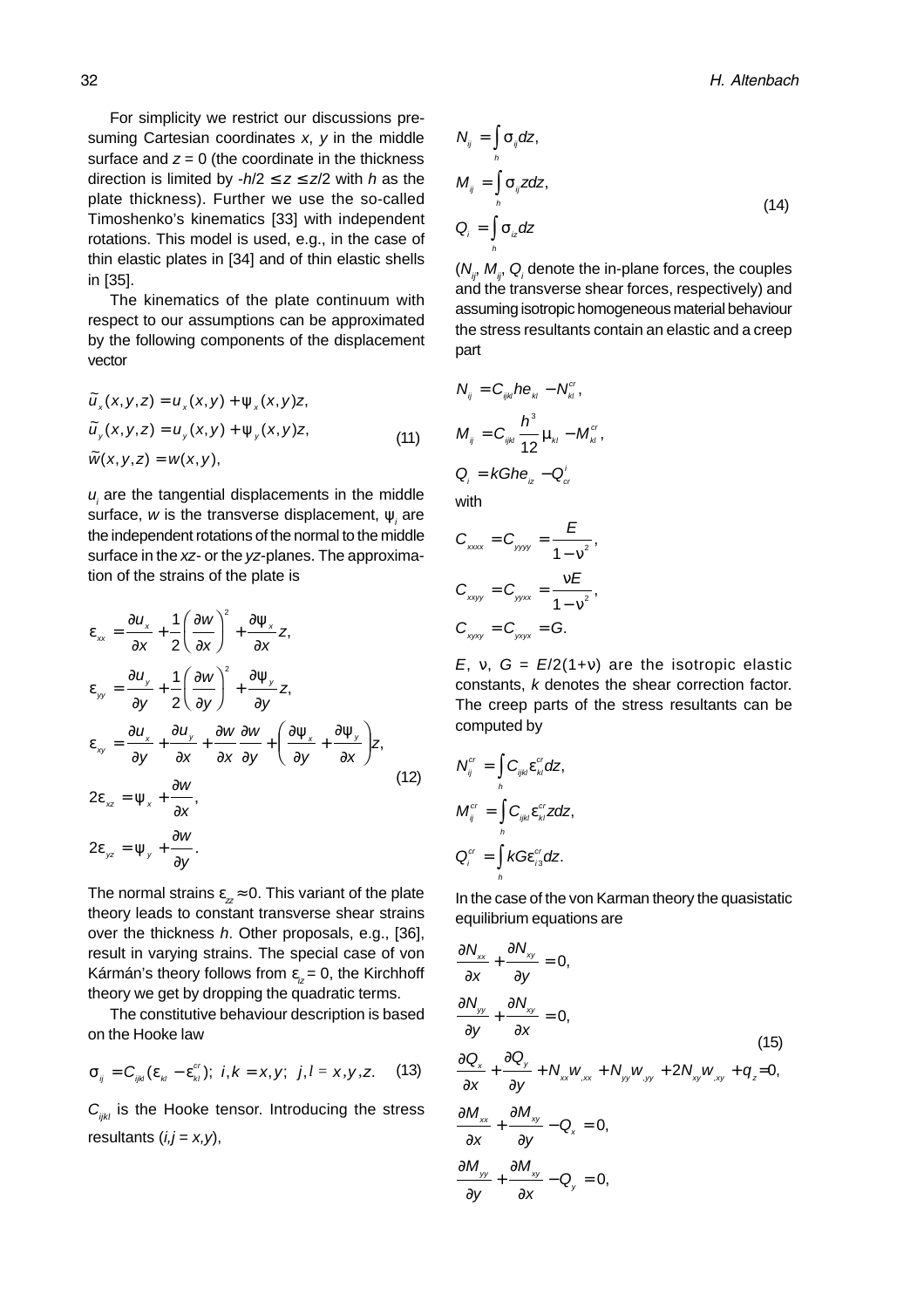

Fig.1. Clamped cylindrical shell (L length of the shell, R shell radius, h thickness).

 $q_z$  is the transverse surface load.

In addition to the sets of differential equations (kinematical and equilibrium equations) and the constitutive equations we must formulate initial/ boundary conditions. We can prescribe kinematical and/or statical boundary conditions for the coordinate lines x, y. The initial conditions follows from the elastic solution.

In [37] the equations for a shell theory under the considerations of moderate rotations, small strains and neglected transverse shear are presented. The corresponding equations for the shear deformable shell theory can be deduced in a similar way.

Another constitutive model is presented in [38]. This model is based on the assumption that the damage evolution influences the Hooke law as follows:

$$
\sigma_{ij} = C_{ijk} (1 - \zeta \omega) (\varepsilon_{ki} - \varepsilon_{ki}^{cr}).
$$

The  $\zeta$  control the damage evolution,  $\omega$  is a scalar damage variable. Repeating all steps of formulation a plate theory including creep-damage effects we get a new set of creep-damage plate equations. As in the theory of composite plates [39] in the general case the plate state and the plane stress state are coupled by the constitutive equations when the creep-damage distribution over the thickness is unsymmetric. This conclusion is true even in the case of applying the Kirchhoff assumptions.

## **4. EXAMPLE**

Numerical investigations of creep problems are usually performed by time-step discretisation methods and by the solution of physical linearized boundary-value problems with fixed fictitious creep-load components at each time step [40,41]. Creep loads are defined from the creep strain field assumed to be known at each time step. Details of the numerical procedures

and some results of numerical tests (numerical stability, etc.) are discussed, e.g., in [42-44].

From the equations discussed above several special cases can be deduced. Results based on these variants of the proposed constitutive and damage evolution equations and shell or plate theories can be compared with experimental data or finite element calculations. For example, the comparison with experimental data show the necessity of including geometrical nonlinear terms [42]. On the other hand the predictions are in a good agreement with finite element calculations.

The influence of the transverse shear deformation on the stress state and the damage in a cylindrical shell of moderate thickness (Fig. 1) was investigated. The calculations were performed for  $h= 0.2$  m,  $R=1$  m and  $L = 2$  m. The shell was loaded by inner pressure  $q = 32$  MPa and made from the aluminium alloy D16AT. In [37] the experimental data of uniaxial creep at 300° C are discussed. The uniaxial creep behaviour was described by

$$
\dot{\varepsilon}^{\alpha} = F(\sigma)G(\omega), \n\dot{d} = H(\sigma)R(\omega)
$$
\n(16)

with

$$
F(\sigma) = K\sigma^{n},
$$
  
\n
$$
G(\omega) = (1 - \omega')^{-n},
$$
  
\n
$$
H(\sigma) = b\sigma^{k},
$$
  
\n
$$
R(\omega) = (1 - \omega')^{-k},
$$
  
\n
$$
K = 0.335 \cdot 10^{-7} MPa^{-n}/h,
$$
  
\n
$$
b = 1.9 \cdot 10^{-7} MPa^{-k}/h,
$$
  
\n
$$
n = k = 3, r = 1.4, d_{*} = 0.8.
$$

For the generalization to the complex stress state the creep rate tensor follows from the von Mises flow rule. The damage evolution law was taken in the following form [16]

$$
\dot{\omega} = r[\langle \chi(\sigma) \rangle, \omega] = r[\langle \sigma_{\text{vM}} \rangle, \omega].
$$

The elastic material constants are

$$
E = 0.65 \cdot 10^5
$$
 MPa,  $n = 0,3$ .

The refined theory takes into account the transverse shear strains dropped in the Kirchhoff-Love theory. On Fig. 2 the stress relaxation and the damage evolution are shown.The Kirchhoff-Love theory leads to an overestimation of the damage state. The reason is that in this case the equivalent stress is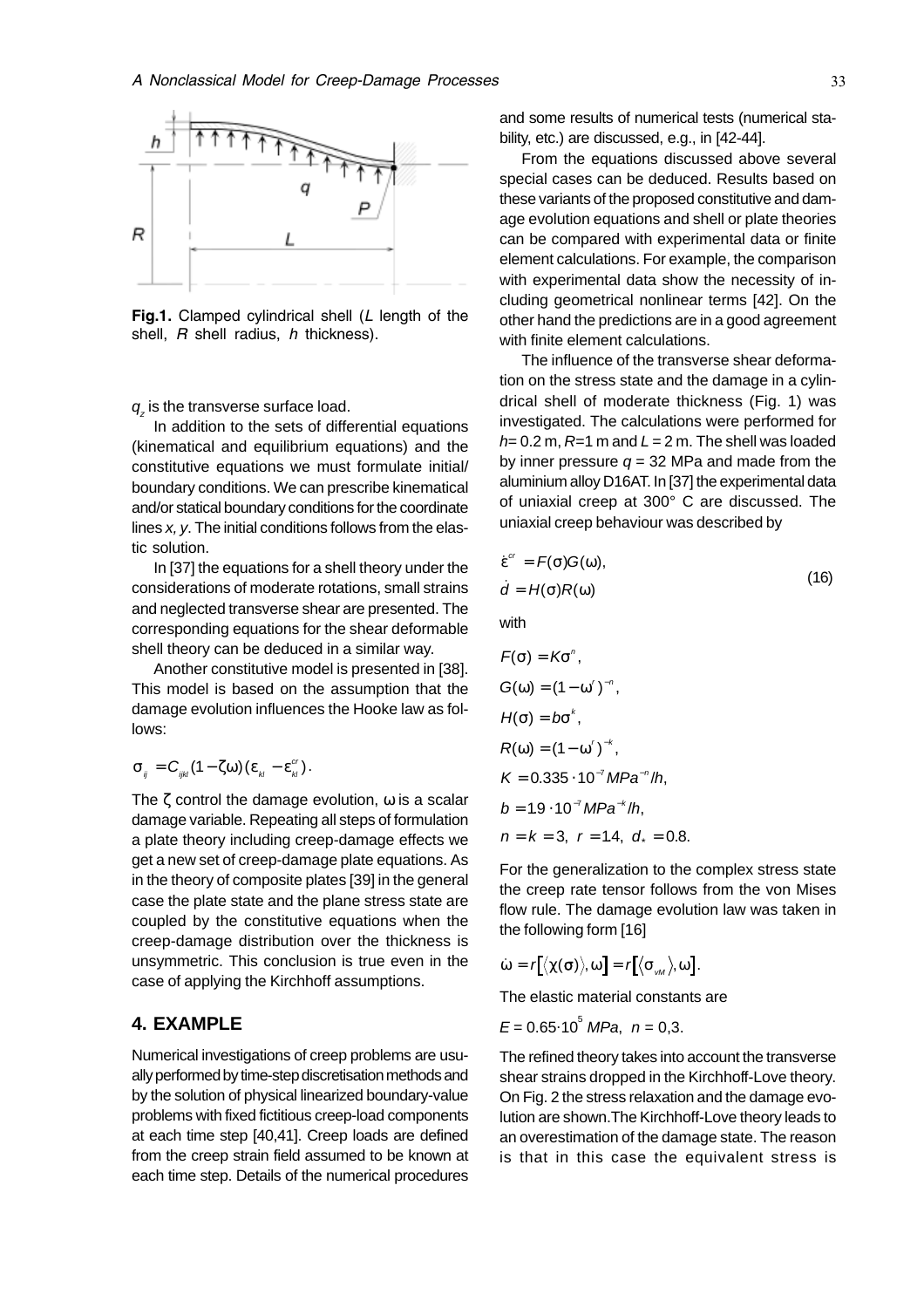

Fig. 2. Stress relaxation and damage evolution in the point  $P$ , cf. Fig. 1, of the cylindrical shell of moderate thickness. a: von Mises stress vs. time; b: damage parameter vs. time; 1 - Kirchhoff-Love's theory; 2 - refined theory.

calculated without shear stresses, which leads to qualitative differences of the predicted stress state.

# **5. CONCLUSIONS**

Various inelastic behaviour equations with respect to some generalized creep models taking into account the dependency on the kind of loading and the different damage evolution laws can be proposed. The models of thin-walled structures should be selected carefully. From own calculations we can conclude that:

- the complex character of the creep strains in the thickness direction demands the introduction of the transverse shear strains in the shell or plate models,
- the kind of loading have a significant influence on the creep behaviour, especially, on tertiary creep and
- introducing geometrical nonlinearities a better agreement between experimental data and calculation can be obtained.

Further investigations should be directed to the development of a general shell theory, which is able to describe the complex creep behaviour by the proposed creep models. For this purpose new experiments must be realized for comparison with numerical simulations. In addition, the proposed models should be connected with fracture mechanics approaches for a better understanding and prediction of structural failure.

# **REFERENCES**

- [1] F.K.G. Odqvist and J. Hult, Kriechfestigkeit metallischer Werkstoffe (Springer, Berlin, 1962).
- [2] Yu. N. Rabotnov, Creep Problems in Structural Members (North-Holland, Amsterdam, 1969), transl. from Russ. Polzuchest' elementov konstrukcij (Nauka, Moskva, 1966).
- [3] H. Kraus, Creep Analysis (Wiley, New York., 1980).
- [4] N.N. Malinin, Creep calculations of structural elements (Mashinostroenie, Moskva, 1981), in Russian.
- [5] J.J. Skrzypek, Plasticity and Creep (CRC Press, Boca Raton, 1993).
- [6] R.K. Penny and D.L. Mariott, Design for Creep (Chapman & Hall, London, 1995).
- [7] J. Skrzypek and A. Ganczarski, Modelling of Material Damage and Failure of Structures (Springer, Berlin, 1998).
- [8] Creep and Damage in Materials and Structures, CISM Courses and Lectures No. 399, ed. by H. Altenbach and J. Skrzypek (Springer, Wien-New York, 1999).
- [9] L.M. Kachanov, Introduction to Continuum Mechanics (Martinus Nijhoff, Dordrecht, 1986).
- [10] D. Krajcinovic, Damage Mechanics, Applied Mathematics and Mechanics Vol. 41, (North-Holland, Amsterdam, 1996).
- [11] J. Lemaitre, A Course on Damage Mechanics (Springer, Berlin, 1996).